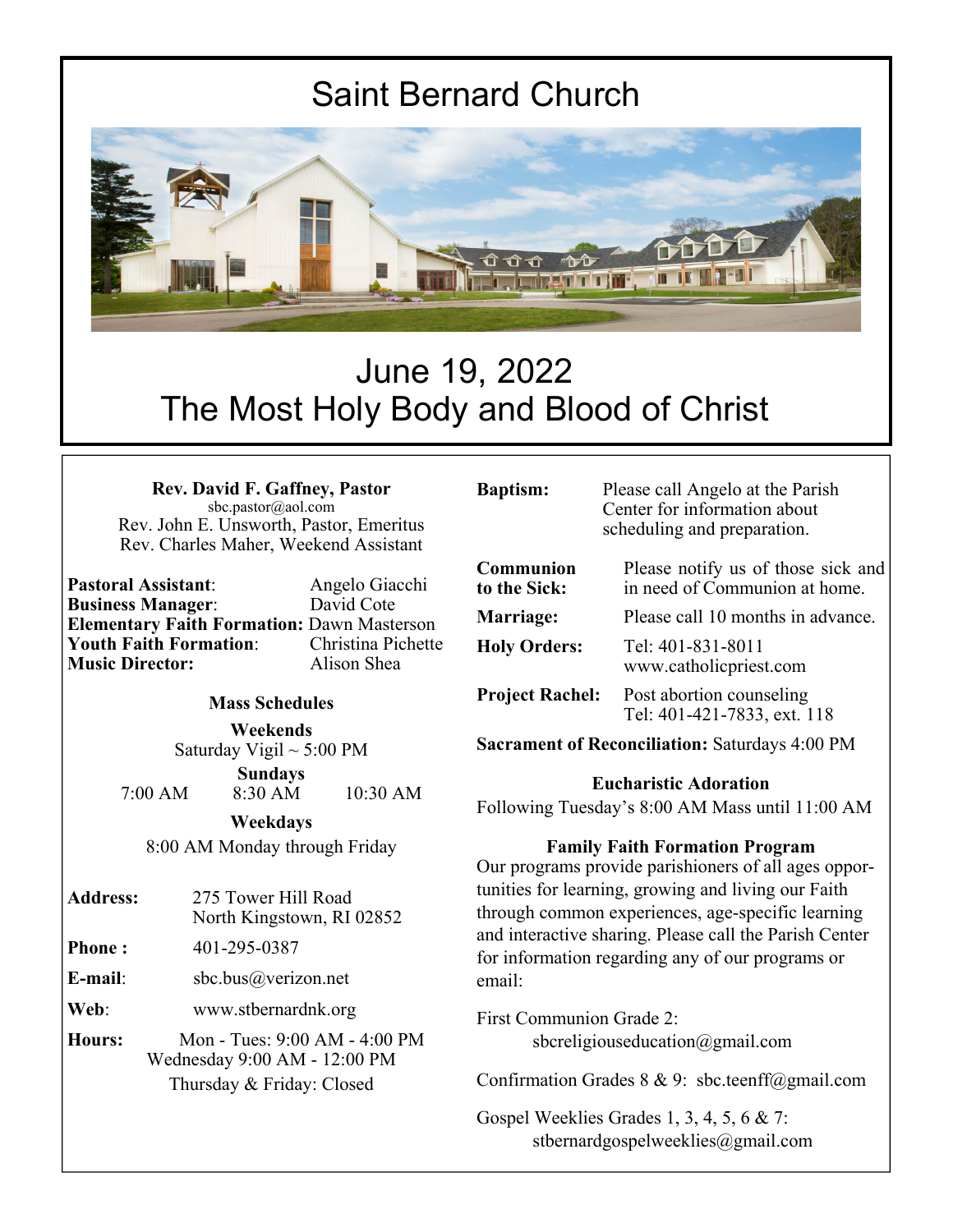## *Ponderings*

Happy Father's Day! We wish all fathers, grandfathers, godfathers, stepfathers and so many other 'father figures' a wonderful day with family. We keep in our prayers all of our fathers who have died. My own dad died in 1995. It is hard to believe he has been gone for so many years. If he were still alive, he'd be 109 years old!

I was thinking about the topic for this week's 'Ponderings' and came up with this question: What is the role of the father in passing on the faith to his children? It might be a question that we reflect upon as we honor our fathers. How did they help me grow in my faith? How did they convey to me the importance of coming to Mass and receiving the other sacraments?

I came across a study about the 'generational transmission of faith and religious values' that was conducted in Europe in 1994. The findings were released in 2000. The author of the article about this study does admit that it is a rather obscure study---but one worth considering!

In short, the study reveals: "It is the religious practice of the father of the family that, above all, determines the future attendance at or absence from church of the children." That caught my attention. I had always thought that mothers had a more prominent role in the passing on of the faith. So……I read more of the article!

The study reports:

1. If both father and mother attend regularly, 33 percent of their children will end up as regular churchgoers, and 41 percent will end up attending irregularly. Only a quarter of their children will end up not practicing at all.

2. If the father is irregular and mother regular, only 3 percent of the children will subsequently become regulars themselves, while a further 59 percent will become irregulars. Thirty-eight percent will be lost. 3. If the father is non-practicing and mother regular, only 2 percent of children will become regular worshipers and 37 percent will attend regularly. Over 60 percent of their children will be lost completely to the church.

What happens if the father is regular but the mother irregular or non-practicing? Amazingly, the percentage of children becoming regular goes up from 33 percent to 38 percent with the irregular mother and up to 44 percent with the non-practicing. This suggests that loyalty to the father's commitment grows in response to the mother's laxity or indifference to religion.

In short, if a father does not go to church---no matter how faithful his wife's devotions---only one child in 50 will become a regular worshiper. If a father does go regularly, regardless of the practice of the mother, between two thirds and three quarters of their children will become churchgoers (regular and irregular).

Certainly, both the practice of the father and mother has an impact on their children when it comes to practicing the faith. This study was just "food for thought"-----for Father's Day-----considering the role fathers play in passing on the faith.

I do not hold that every study has 100 percent accuracy. (This study included a variety of Christian groups/ it was not exclusively a 'Catholic' group that was studied). I do think that it is worth our own reflection on the role our fathers played in passing on the faith------and how fathers today are called upon to take that role of passing on the faith with humility, honesty and conviction. Thanks, Dads……. for helping to pass on the faith.

Fr. Gaffney "Spiritual Father"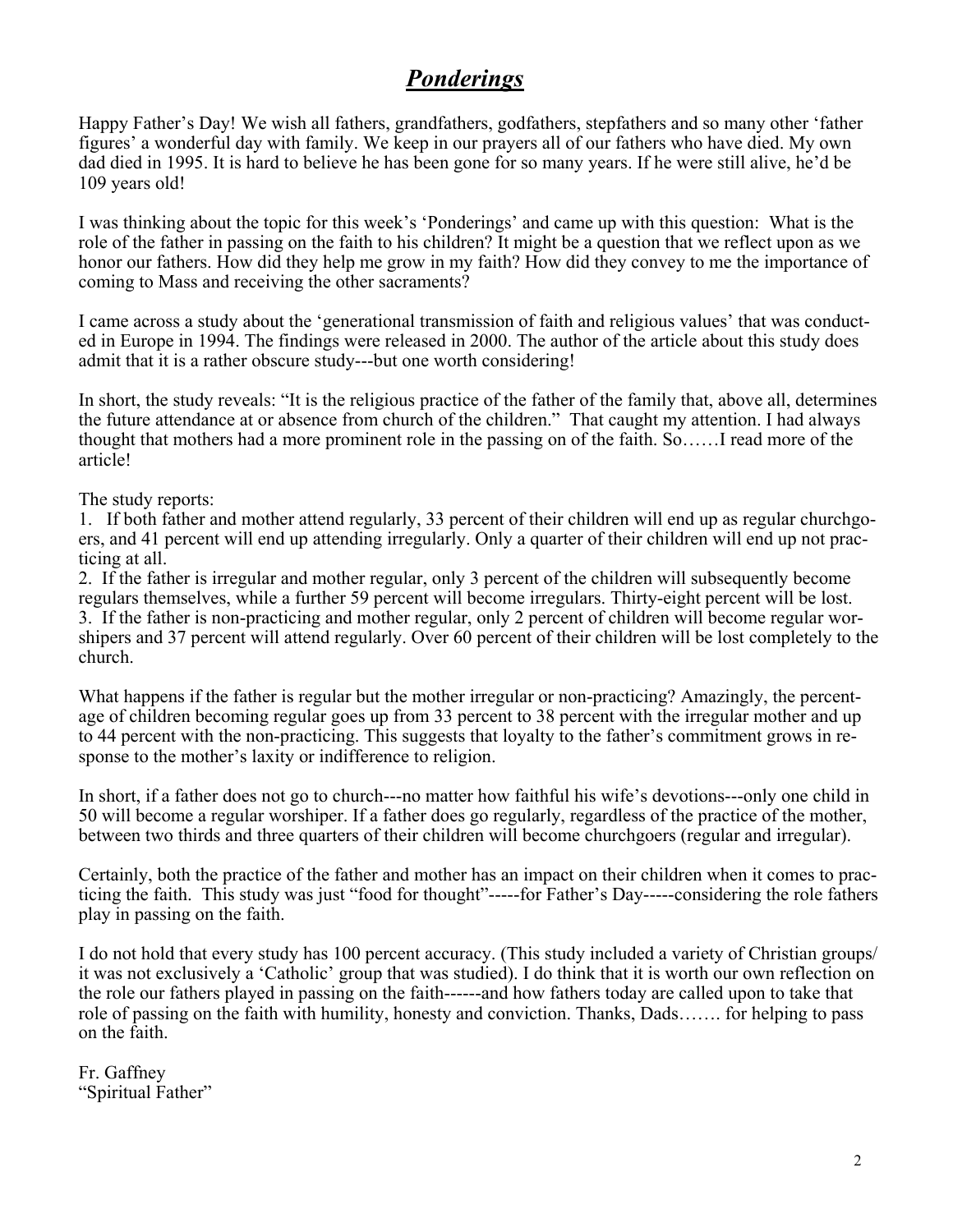

# *Mass Intentions*

**MONDAY, June 20**  8:00 AM – *Enrico Garzilli* 

**TUESDAY, June 21**  8:00 AM – *Rev. William Halligan* 

 **WEDNESDAY, June 22** 8:00 AM – *Rev. John McKenna* 

**THURSDAY, June 23**  8:00 AM – *Rev. James Tiernan* 

**FRIDAY, June 24** 8:00 AM – *Rev. John Cooney*

#### **WEEKEND MASS SCHEDULE**

**SATURDAY, June 25**  5:00 PM – *Mary DiDonato*  by her family

**SUNDAY, June 26** 7:00 AM – *Deceased of the Parish* 

8:30 AM – *Kathryn Simkevich*  by the Connor family

 10:30 AM – *Margarent A. Gibbons*  First Anniversary by her family

# *Faith Formation 2022-2023*

# *It's Registration Time!!!!!*



Check out our website for all details about the changes to the program for this year. Please view the informational slideshow first for an explanation of how the program will be running this year and then review the instructions on how to register your child.

## *Congratulations*

"Congratulations to the recipients of this year's St. Bernard Scholarship awards: Amanda Miccolis, Emily Baierlein and Andrew Harmon . Good luck to them and to all graduating high school seniors of the parish."





#### *Save the Date: St. Bernard Parish Feast Picnic: Saturday, August 20th.*



After the 5:00 p.m. Mass we will have our parish picnic----hamburgers, hotdogs, water will be provided. Start time is approximately 6:00 p.m. Bring the whole family!

© J. S. Paluch Co., Inc.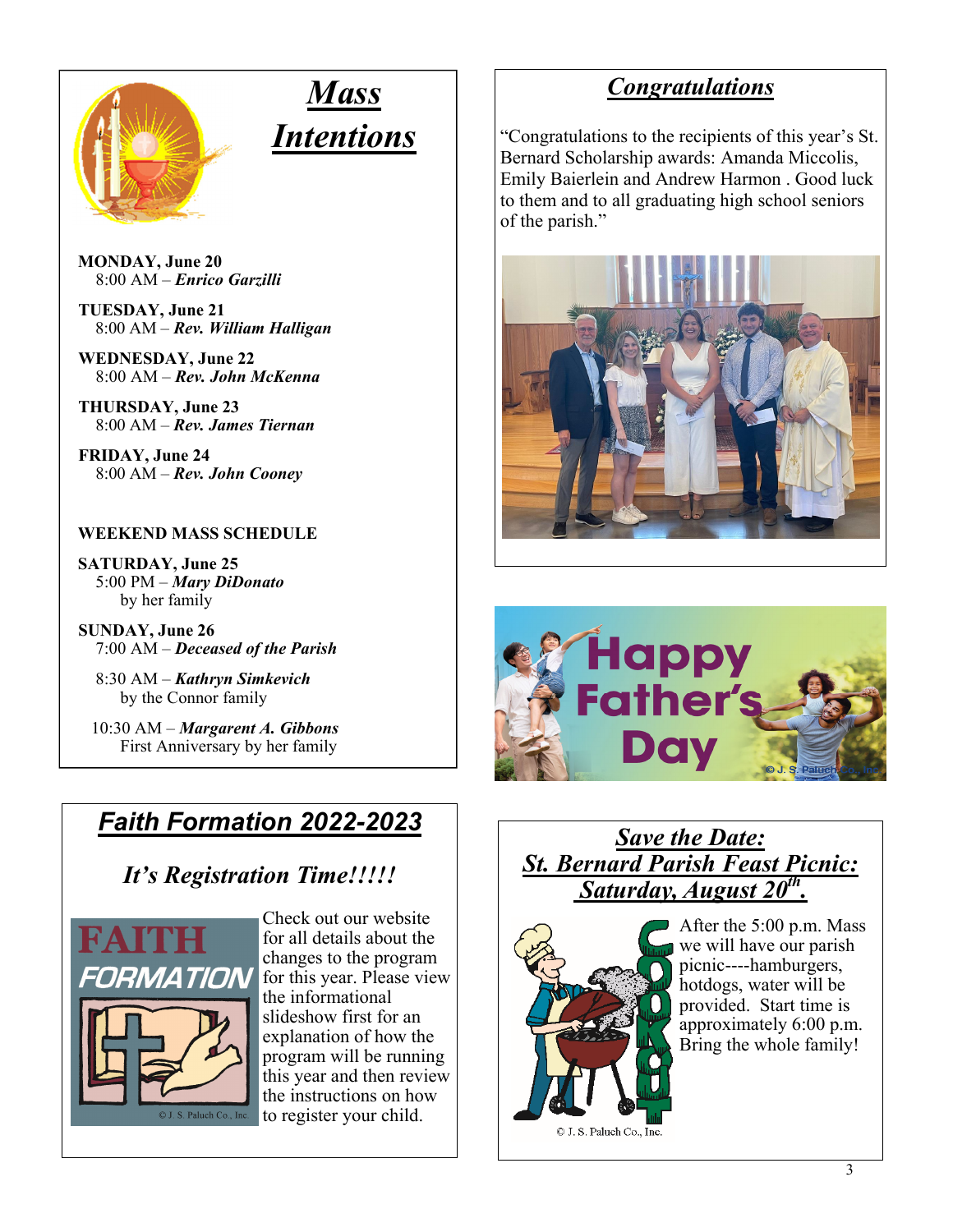### *Parish Support*

|               | June 5, 2022  | 2021         |
|---------------|---------------|--------------|
| <b>Basket</b> | \$6,744.00    | \$10,005.00  |
| <b>ACH</b>    | \$3,084.00    | \$2,588.00   |
|               | June 12, 2022 | 2021         |
| <b>Basket</b> | \$6,862.00    | \$6,882.00   |
| ACH           | \$2,541.00    | \$2,707.00   |
| YTD           | \$525,537.00  | \$492,613.00 |

## *Catholic Charity Appeal*

The 2022 Catholic Charity Appeal Goal for St. Bernard Parish is \$80,750. Previous donors were contacted by mail and many of you have sent in your contribution already! As of June 2nd parishioners had pledged \$76,506 towards our goal. Thank you!

Remember St. Bernard Church in your will and estate planning. Thank you.

### *A Father's' Prayer*

*O God, Giver of Life and Father of us all, help me to be the kind of father to my children that You are to me. May I love them unconditionally, forgive them when they fail, counsel them when they doubt, lift them up when they fall, guide them in the darkness and walk beside them in the light. Show me, Loving Father, how to teach them, to play with them, to share with them and to pray with them. Thank You for my children; thank You for my role as a father. Amen.* 

## *Eucharistic Adoration*

Exposition of the Blessed Sacrament takes place immediately after the morning Mass on Tuesdays (approximately 8:30 a.m.) Benediction and reposition at 11:00 a.m. This is an opportunity for quiet, prayerful reflection before the Blessed Sacrament.

#### *Update: Emergency Food Collection for St. Martin De Porres Senior Center*

Thank you for your donations for this 'emergency request'. One of our parishioners generously volunteered to bring the food in his van to the Senior Center. Two 'shipments' have been made. We will continue to receive donations through the end of June. (We will have participated in this emergency appeal for the months of April, May and June). Once again, we are grateful for your response to this request!

#### *St Bernard Second Annual Golf Tournament*

**SAVE THE DATE:**  *Sunday, October 2, 2022*  **Golf, Dinner, Contests, Prizes** 



If you played last year, please join us again. If you did not play, please join us this year! A great time was had by all! Meet fellow parishioners. Enjoy the day! Look for additional information in coming weeks.